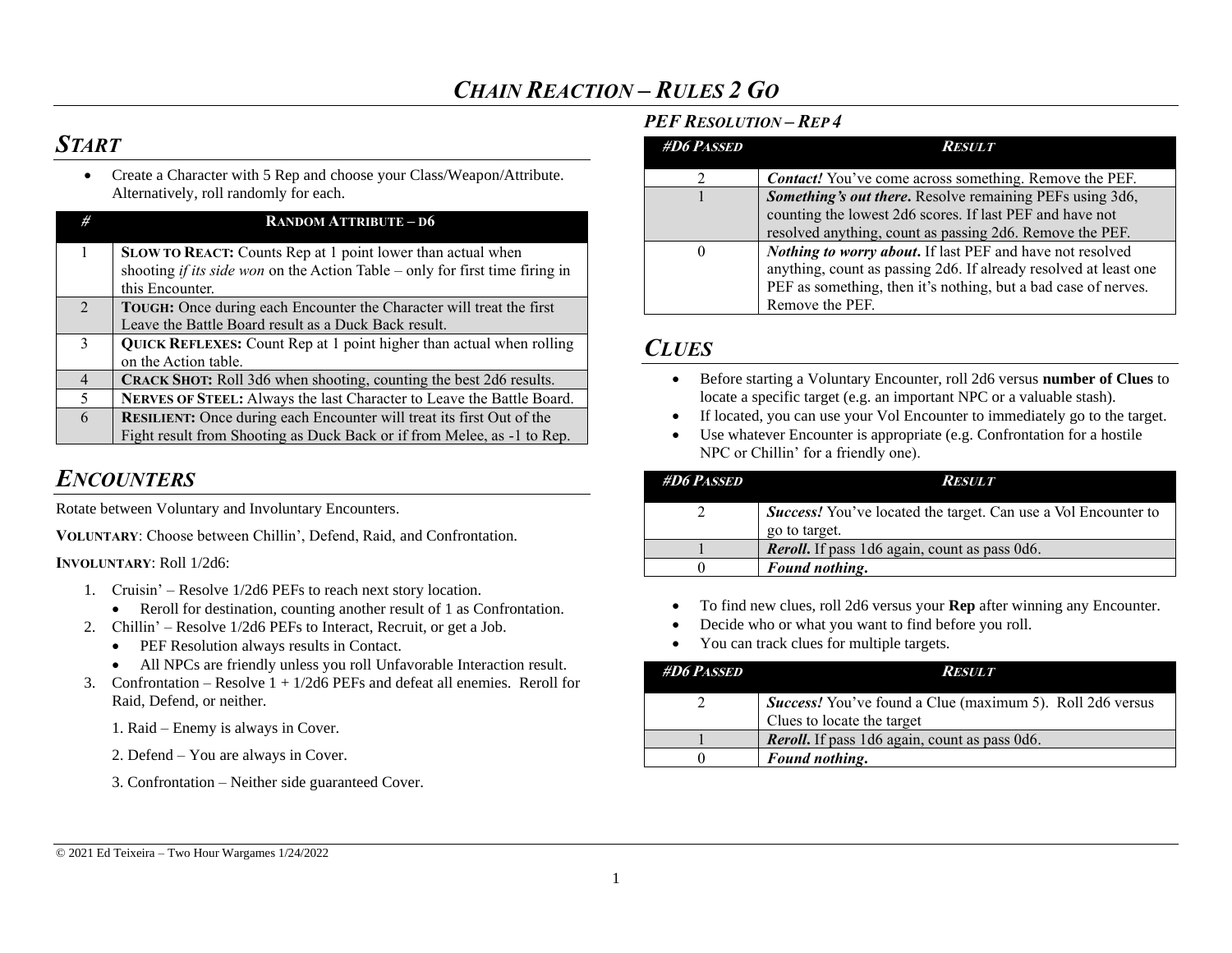- How many  $=$  Roll 1/2d6:
	- $\bullet$  1 = One less than your Band (minimum 1).
	- $2 =$  Same number as your Band.
	- $3 =$ One more than your Band.

| #                | $1 - 3$   | $4 - 5$   | 6         |
|------------------|-----------|-----------|-----------|
| <b>CITIZEN</b>   | Citizen   | Ganger    | Police    |
| <b>GANGER</b>    | Ganger    | Police    | Citizen   |
| <b>MERCENARY</b> | Militarv  | Mercenary | Police    |
| <b>MILITARY</b>  | Mercenary | Military  | Ganger    |
| <b>POLICE</b>    | Ganger    | Citizen   | Mercenary |

• Who = **Class Table**s – or to switch things up for an individual:

| #             | <b>REP</b> | <b>WEAPON</b> |
|---------------|------------|---------------|
| $1, 2$ or $3$ |            | $P-1$         |
| 4 or 5        |            | $BAP-2$       |
|               |            | A-3           |

## <span id="page-1-0"></span>*CITIZENS*

| #  | <b>TYPE</b> | <b>REP</b>        | <b>WEAPON</b> |
|----|-------------|-------------------|---------------|
|    | Leader      |                   | P-1           |
|    | Grunt       | $\varDelta^{(1)}$ | $P-1$         |
|    | Grunt       |                   | Unarmed       |
|    | Grunt       |                   | Unarmed       |
| 5+ | Grunt       |                   | Unarmed       |

*(1) Chance (1 – 4) of Rep 3.*

## *GANGERS*

| # | <b>TYPE</b> | REP            | <b>WEAPON</b> |
|---|-------------|----------------|---------------|
|   | Leader      | 5(1)           | $A-3$         |
|   | Grunt       |                | $A-3$         |
|   | Grunt       |                | $BAP-2$       |
|   | Grunt       | $\Delta^{(2)}$ | BAP-2         |
|   | Grunt       |                | BAP-2         |

*(1) Chance (1 – 3) of Rep4. (2) Chance (1 – 3) of Rep 3.*

© 2021 Ed Teixeira – Two Hour Wargames 1/24/2022

### *POLICE*

| #    | <b>TYPE</b> | <b>REP</b> | <b>WEAPON</b> |
|------|-------------|------------|---------------|
|      | Leader      | 5(1)       | $BAP-2$       |
|      | Grunt       |            | $BAP-2$       |
|      | Grunt       |            | $A-3$         |
|      | Grunt       |            | BAP-2         |
| $5+$ | Grunt       |            | BAP-2         |

*(1) Chance (1 – 2) of Rep 4.*

## *MERCENARIES*

| #    | <b>TYPE</b> | <b>REP</b>     | <b>WEAPON</b> |
|------|-------------|----------------|---------------|
|      | Leader      | 5(1)           | A-3           |
|      | Grunt       |                | $A-3$         |
|      | Grunt       |                | A-3           |
|      | Grunt       | $\Delta^{(2)}$ | BAP-2         |
| $5+$ | Grunt       |                | $BAP-2$       |

*(1) Chance (1 – 2) of Rep 4. (2) Chance (1 – 2) of Rep 3.*

## *MILITARY*

| #  | <b>TYPE</b> | <b>REP</b> | <b>WEAPON</b> |
|----|-------------|------------|---------------|
|    | Leader      | 5(1)       | A-3           |
|    | Grunt       |            | $A-3$         |
|    | Grunt       |            | A-3           |
|    | Grunt       | 4(2)       | $A-3$         |
| 5+ | Grunt       |            | A-3           |

*(1) Chance (1 – 2) of Rep 4. (2) Chance (1 – 2) of Rep 3.*

### *DEFAULT ATTRIBUTES:*

- **CITIZEN** Slow to React
- **<sup>G</sup>ANGER** Tough
- *POLICE* Nerves of Steel
- **MERCENARY** Quick Reflexes
- **<sup>M</sup>ILITARY** Crack Shot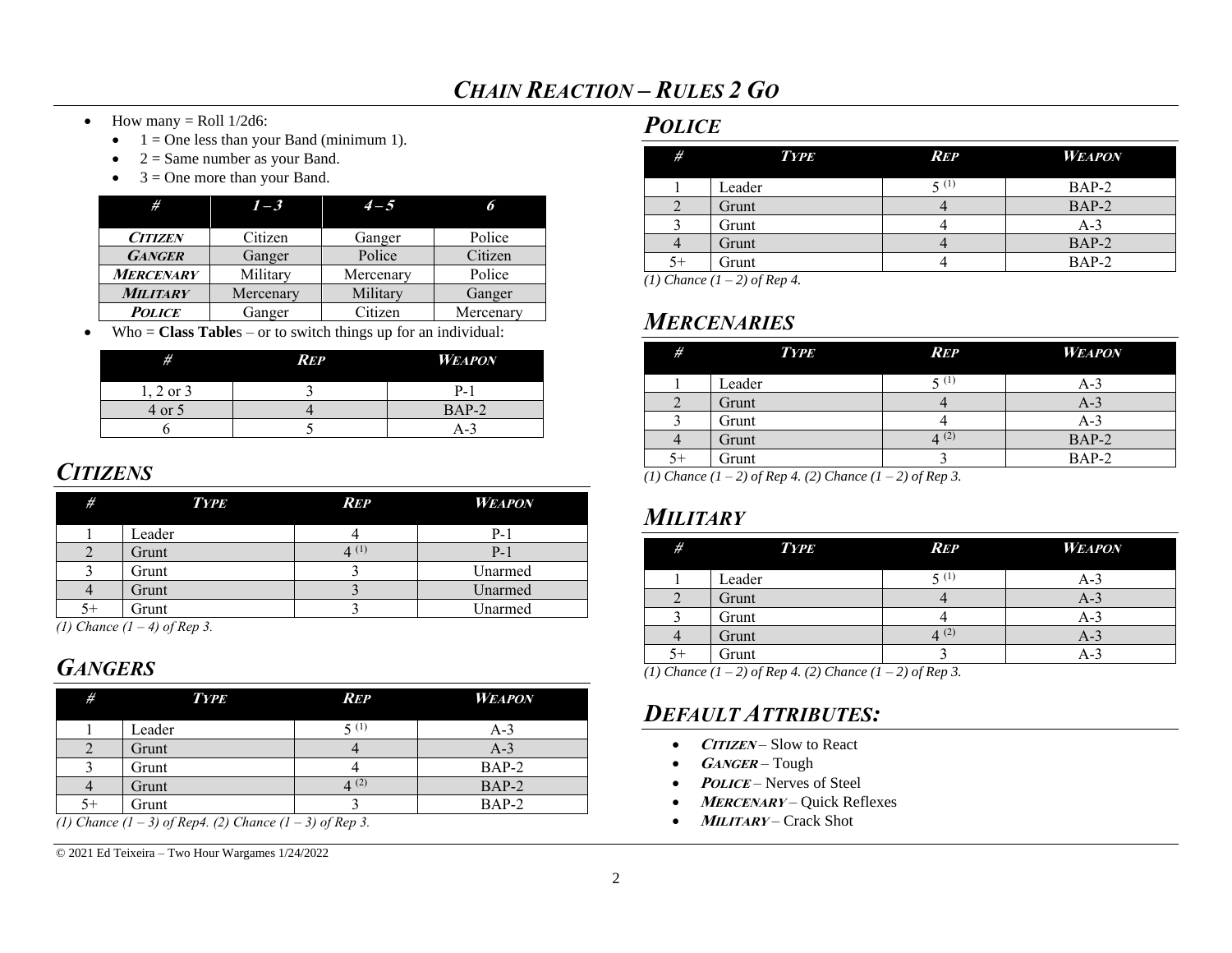### *ACTION*

• 1d6 for Advantage  $(1,2,3 =$ yours;  $4,5,6 =$  theirs), then 2d6 for each side. **ATTRIBUTE**

### **QUICK REFLEXES:** Count Rep at 1 point higher than actual.

| <b>#D6 PASSED</b> | <i>Result</i>                                                                                                                          |
|-------------------|----------------------------------------------------------------------------------------------------------------------------------------|
| More d6           | The figures on the side that passed more d6 can:<br>Shoot.<br>Charge into Melee.<br>Recover from Duck Back.<br>Leave the Battle Board. |
| Same # of $d6$    | Side with the Advantage counts as passing more d6.                                                                                     |

## *SHOOTING DAMAGE*

• 1d6 per damage for each Character who took damage.

#### **ATTRIBUTE**

**RESILIENT:** Once during each Encounter, treat first Out of the Fight result as Duck Back result instead.

| #                               | <i>Result</i>                    |
|---------------------------------|----------------------------------|
| ``6"                            | <b>Target is Obviously Dead.</b> |
| Rep or higher, but not a<br>463 | Target is Out of the Fight.      |
| Lower than Rep                  | <b>Target Ducks Back.</b>        |

### *SHOOTING*

• 2d6 for each shooter.

#### **ATTRIBUTE**

**CRACK SHOT:** Roll 3d6 when shooting, counting the best 2d6.

**SLOW TO REACT:** First time firing, if its side won on the Action table, count Rep at 1 point lower than actual.

| #D6<br><i>Passed</i> | Result                                                                                                                                                                                                                                                                                                           |
|----------------------|------------------------------------------------------------------------------------------------------------------------------------------------------------------------------------------------------------------------------------------------------------------------------------------------------------------|
| $\mathfrak{D}$       | Hit all Targets.                                                                                                                                                                                                                                                                                                 |
|                      | Miss:<br>If shooter is a Citizen.<br>$\bullet$<br>If being charged. Chargers continue.<br>If the target is in Cover. Targets return fire. If already<br>returned fire, Duck Back instead.<br>If the 2nd or higher target. Targets return fire. If already<br>$\bullet$<br>returned fire, will Duck Back instead. |
|                      | Otherwise:<br>Hit.                                                                                                                                                                                                                                                                                               |
| $\Omega$             | <b>Miss all Targets:</b><br>Chargers continue into contact.<br>Targets return fire.                                                                                                                                                                                                                              |

#### © 2021 Ed Teixeira – Two Hour Wargames 1/24/2022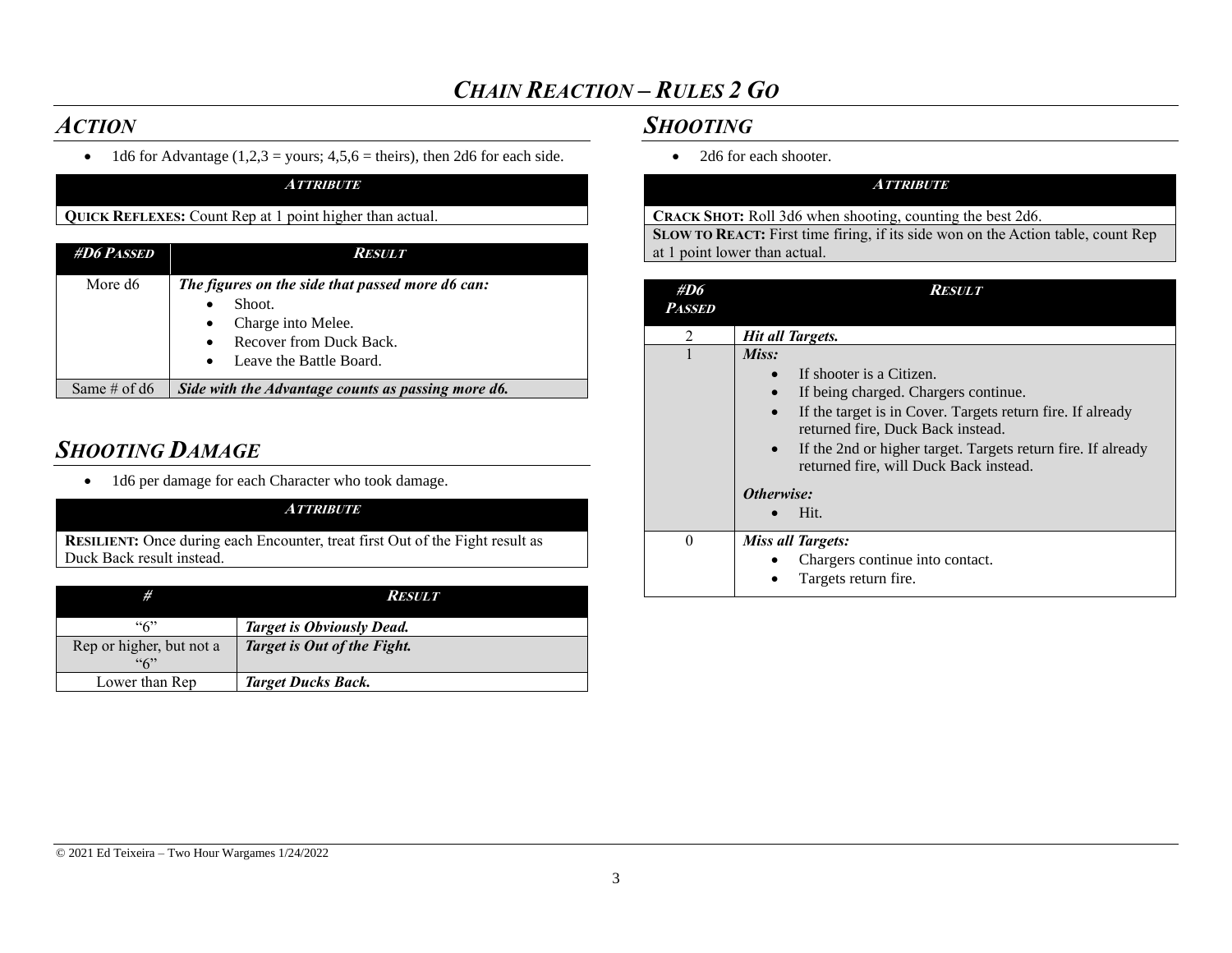## *MELEE*

• 2d6 for each Melee combatant.

| <b>ATTRIBUTE OR WEAPON</b>                                                              |
|-----------------------------------------------------------------------------------------|
| <b>RESILIENT:</b> Once during each Encounter, treat first Out of the Fight result as -1 |
| Rep result instead.                                                                     |
| $RAGE: +1d6$                                                                            |
| <b>RUNT:</b> $-1d6$                                                                     |
| <b>MELEE WEAPON:</b> Counts as $+1d6$ bonus.                                            |

| <b>#D6 PASSED</b> | Result                                                       |
|-------------------|--------------------------------------------------------------|
| Passed 2d6        | <b>If winner scored "doubles"</b> – Loser is Obviously Dead. |
| more              | <b>Otherwise</b> – Loser is Out of the Fight.                |
| Passed 1d6        | Winner rolls 1d6 versus the Rep of the loser.                |
| more              | If equal or higher $-$ Out of the Fight.                     |
|                   | If lower – Suffer -1 to Rep.                                 |
|                   | Immediately fight another round of melee.                    |
| Passed same       | <b>Both suffer -1 to Rep.</b>                                |
|                   | Fight another round of melee.                                |

# *RECOVERY*

• 2d6 for each recovering Character.

| <b>#D6 PASSED</b> | <i><b>RESULT</b></i>                                             |
|-------------------|------------------------------------------------------------------|
|                   | <b>Character returns to the Band.</b>                            |
|                   | Recovered Out of the Fights will return to the Band.             |
|                   | Unrecovered Out of the Fights are Captured.                      |
|                   | Those not ordered to, but Left the Battle Board, will not return |
|                   | to the Band.                                                     |
|                   | Character does not return to the Band.                           |

## *WILL TO FIGHT*

• 2d6 for the Leader of each side.

### **ATTRIBUTE**

**COWARD:** Will always be the first to Leave the Battle Board regardless of Rep or situation.

**NERVES OF STEEL:** Always the last Character to Leave the Battle Board.

**TOUGH:** Once during each Encounter the Character will treat the first Leave the Battle Board result as a Duck Back result.

| <b>#D6 PASSED</b> | <b>RESULT</b>                                                           |
|-------------------|-------------------------------------------------------------------------|
| 2                 | $\mathcal{A}ll$ – If more than 50% Out of the Fight, Obviously Dead, or |
|                   | Left the Battle Board, count as passing 1d6.                            |
|                   | Otherwise - Carry On.                                                   |
|                   | <b>Citizens</b> – Leave the Battle Board.                               |
|                   | <b>Gangers</b> – Two figures Leave the Battle Board.                    |
|                   | <b>Military or Mercenaries</b> – One figure Leaves the Battle Board.    |
|                   | <b>Police</b> – One figure Leaves the Battle Board.                     |
|                   | Duck Backs will leave first.                                            |
|                   | Then lowest Rep will leave. If Reps are tied, roll randomly.            |
|                   | Whole side Leaves the Battle Board.                                     |

### *INTERACTION*

• 2d6 for each side.

| <b>#D6 PASSED</b> | <b>RESULT</b>                                                  |
|-------------------|----------------------------------------------------------------|
| Passed more       | NPC gives you a favorable result. Gain 1 Increasing Rep d6.    |
| d6                | If attempt Further Interaction and succeed, can be Recruited   |
|                   | or give a Job. Gain 1 additional Increasing Rep d6.            |
| Passed same       | NPC ignores you.                                               |
| Passed fewer      | NPC gives you an unfavorable result. Gain 1 Decreasing Rep     |
| d6                | d6.                                                            |
|                   | If attempt Further Interaction and fail, you gain 1 additional |
|                   | Decreasing Rep d6.                                             |

#### © 2021 Ed Teixeira – Two Hour Wargames 1/24/2022